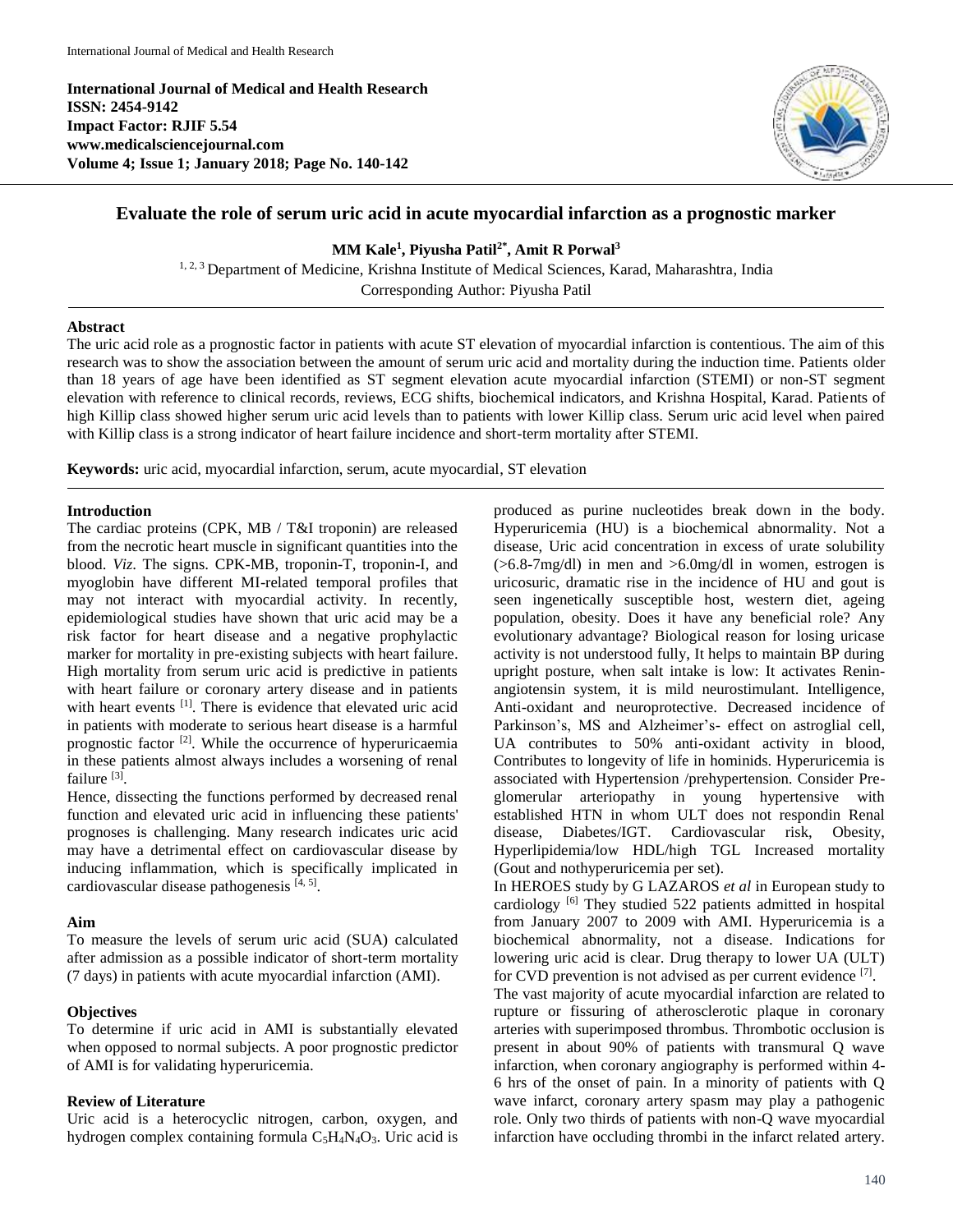In these patients, a coronary thrombus may have undergone spontaneous lysis. Coronary artery spasm may have played a role or there may have been increased myocardial oxygen demand  $[8, 9]$ .

In this study we studied the relation of UA in cases and controls in relation to age and sex. Study found that on day 0 uric acid levels in males- In age group of <40yrs, mean UA levels in cases was 6.36 mg% in Killip's class I, no cases were found in Killip's class II, III and IV in this age group whereas in control group mean UA level was 5.40mg%.Similarly in age group of 40-50 mean UA levels in cases was 6.25mg%, 6.30mg%, 8.6mg%, 9.8mg% in Killip's class I, II, III, IV respectively whereas in controls it was 5.56mg%. Similarly in age group of 51- 60, mean UA levels in cases was 6.04mg%, 7.35mg%, 10.1mg% in Killip's class I, II, IV respectively, no cases fell in Killip's class III, whereas in control group mean UA levels was 6.04mg%.In the age group of 61-70, in cases mean UA level was 5.78mg%, 7.2mg%, 8.37mg%, 9.9mg% in Killip's class I, II, III, IV respectively where as in control group mean UA level was 6.52mg%.In age group of 71-80, in cases mean UA levels was 7.33mg%,7.0mg%,8.35mg%, 8.85mg% in Killip's class I, II, III, IV respectively and in control group mean UA levels was 5.98mg%. In age group of >80 mean UA in cases group was 7.2mg%, 8.7mg%, 8.7mg% in Killip's class I, III, IV respectively, no cases fell in Killip's class II and in control group mean UA levels was 7.3mg%. Study found that on day 0 uric acid levels in females- In age group of <40, in cases mean UA was 5.7mg% in Killip's class I, no cases fell in Killip's class II, III, IV and in control group mean UA was 5.04mg%. In age group of 40-50, mean UA levels in cases was 5.85mg% in Killip's class I, no cases fell in Killip's class II, III, IV and in control group was 5.57mg%. In age group of 51-60, in cases mean UA levels was 5.34mg%, 7.85mg%, 8.5mg%, 8.5mg% in Killip's class I, II, III and IV respectively and in control mean UA was 6.29 mg%. In age group of 61-70, in cases mean UA levels was 6.5mg%, 7.1mg%, 9.76mg% in Killip's class I, II, and IV respectively no cases fell in Killip's class III and in controls mean UA level was 5.30 mg%. In age group of 71-80, in cases mean UA levels was 6.46mg%, 6.4mg%, 7.2mg%, 9.0mg% in Killip's class I, II, III, IV respectively and in controls mean UA levels  $6.7mg\%$ . In age group of  $> 80$ , mean UA in cases was 5.1mg% in Killip's class I, no cases fell in class II, III, IV and I controls mean UA levels was 5.84mg%. The study observed here that there was rising trend of UA levels as the Killip's class increased in AMI as compared to controls in males, females and all the age groups.

#### **Materials and Methods**

100 cases of acute myocardial infarction (STEMI AND NSTEMI) and 100 cases as controls. Patients above the age of 18 that have been classified on the basis of clinical reports as ST segment elevation acute myocardial infarction (STEMI) or non-ST segment elevation acute myocardial infarction (NSTEMI), examination, ECG changes, biochemical markers and connection to Krishna Hospital, Karad. Diagnosed cases

of acute myocardial infarction both (STEMI and NSTEMI) of more than 18 years of age. Total no of 100 patients diagnosed to have acute myocardial infarction getting admitted in Krishna hospital were selected for this study along with 100 controls, the study has been accepted by the institute's ethics committee, consent of both the groups was taken for participation in study. Institute and the researcher beared the expenses of uric acid estimation in both the groups. UA levels in controls were evaluated by random sampling method. All the subjects in control group were having mixed dietary habit. The patients after meeting the inclusion criteria and exclusion were evaluated by taking detail clinical history and examination and serum uric acid levels on day 0, 3, 7 was measured.

#### **Observation and Tables**

| <b>Table 1:</b> Age and sex wise distribution |
|-----------------------------------------------|
|-----------------------------------------------|

|                                                                                                                                                                                                                                                                                                                                                             | Cases group $(n=100)$          |             | Control group $(n=100)$ |                |  |
|-------------------------------------------------------------------------------------------------------------------------------------------------------------------------------------------------------------------------------------------------------------------------------------------------------------------------------------------------------------|--------------------------------|-------------|-------------------------|----------------|--|
|                                                                                                                                                                                                                                                                                                                                                             | <b>Males</b><br><b>Females</b> |             | <b>Males</b>            | <b>Females</b> |  |
| Age in years                                                                                                                                                                                                                                                                                                                                                | No. (%)                        | No. $(\% )$ | No. (%)                 | No. (%)        |  |
| < 40                                                                                                                                                                                                                                                                                                                                                        |                                |             | 18                      |                |  |
| $40 - 50$                                                                                                                                                                                                                                                                                                                                                   | 6                              |             | 10                      | 8              |  |
| 50-60                                                                                                                                                                                                                                                                                                                                                       | 12                             | 17          | 10                      | 12             |  |
| 60-70                                                                                                                                                                                                                                                                                                                                                       | 16                             | 17          | 10                      | 6              |  |
| 70-80                                                                                                                                                                                                                                                                                                                                                       |                                |             | 6                       |                |  |
| > 80                                                                                                                                                                                                                                                                                                                                                        |                                |             | 8                       | 2              |  |
| Total                                                                                                                                                                                                                                                                                                                                                       | 54(54%)                        | 46(46%)     | 62(62%)                 | 38(38%)        |  |
| Mean $\pm$ SD                                                                                                                                                                                                                                                                                                                                               | $60.59 \pm 12.04$              |             | $58.90 \pm 14.15$       |                |  |
| $\mathbf{r}$ $\mathbf{r}$ $\mathbf{r}$ $\mathbf{r}$ $\mathbf{r}$ $\mathbf{r}$ $\mathbf{r}$ $\mathbf{r}$ $\mathbf{r}$ $\mathbf{r}$ $\mathbf{r}$ $\mathbf{r}$ $\mathbf{r}$ $\mathbf{r}$ $\mathbf{r}$ $\mathbf{r}$ $\mathbf{r}$ $\mathbf{r}$ $\mathbf{r}$ $\mathbf{r}$ $\mathbf{r}$ $\mathbf{r}$ $\mathbf{r}$ $\mathbf{r}$ $\mathbf{$<br>$21111$ $2007$ $2007$ |                                |             |                         |                |  |

Value of  $\times^2$  = 21.14, d. f.=15, p<0.05, significant

As seen in table 1, there is a important correlation between age and sex by the use of Chi-square test (i.e.p $<0.05$ ) in case and control group.

**Table 2:** Type of MI in Cases group

| <b>Type of MI</b> | No. (%) |  |  |
|-------------------|---------|--|--|
| Stemi             | 80(80%) |  |  |
| Nstemi            | 20(20%) |  |  |
| Total             | 100     |  |  |

As seen in table 2, out of 100 cases studied 80 cases were of STEMI and 20 were NSTEMI signifying majority of cases of AMI were of STEMI.

**Table 3:** Wall involved in MI in Cases group

| Wall      | No. (%)    |
|-----------|------------|
| Anterior  | 55(55%)    |
| Posterior | 12(12%)    |
| Inferior  | 42(42%)    |
| RV        | $11(11\%)$ |

As seen in table 3, of 100 cases 55% of anterior wall MI, followed by inferior wall 42% followed by posterior wall 12% and then right ventricular 11%.